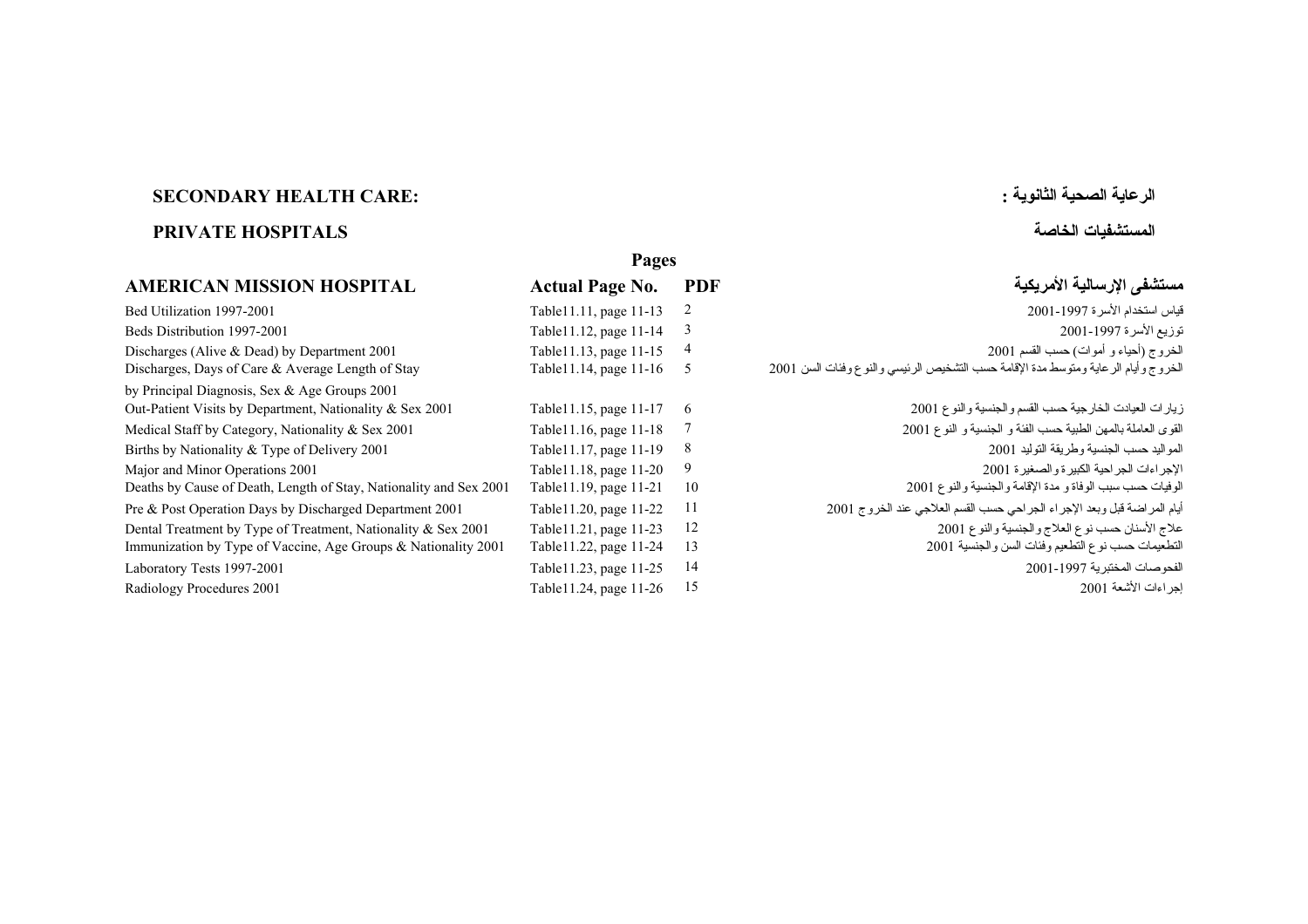<span id="page-1-0"></span>

| <b>Bed Utilization</b>     | 2001   | <i><b>2000</b></i> | 1999   | 1998   | 1997   | قياس استخدام الأسرة            |
|----------------------------|--------|--------------------|--------|--------|--------|--------------------------------|
| <b>Total Admissions</b>    | 2,032  | 2,018              | 1,994  | 1,990  | 1,948  |                                |
| <b>Total Discharges</b>    | 2,032  | 2,004              | 1,998  | 1,991  | 1,950  | اجمالي الدخول<br>اجمالي الخروج |
| Number of beds             | 40     | 40                 | 40     | 40     | 40     | عدد الأسر ة                    |
| Bed days available         | 14,600 | 14,640             | 14,600 | 14,600 | 14,600 | أيام الأسرة                    |
| Patient days-overnight     | 4,884  | 4,816              | 4,681  | 5,213  | 5,379  | أيام المرضى                    |
| Patients days < 1 day      | 408    | 471                | 423    | 386    | 311    | اليام المرضىي أقل من يوم       |
| <b>Total Patients days</b> | 5,292  | 5,287              | 5,104  | 5,599  | 5,690  | جملة أيام المرضي               |
| Bed occupancy rate         | 36.2   | 36.2               | 34.9   | 38.3   | 39.0   | معدل أشغال السر بر             |
| Turnover rate              | 50.8   | 50.1               | 49.9   | 49.8   | 48.8   | معدل دوران السرير              |
| Turnover interval          | 4.6    | 4.6                | 4.7    | 4.5    | 4.6    | فترة فراغ السرير               |
| Average daily admission    | 5.6    | 5.5                | 5.5    | 5.5    | 5.3    | متوسط الدخول اليومى            |
| Average daily discharge    | 5.6    | 5.5                | 5.5    | 5.5    | 5.3    | متوسط الخروج اليومي            |
| Average length of stay     | 2.6    | 2.6                | 2.6    | 2.8    | 2.9    | متوسط مدة الأقامة              |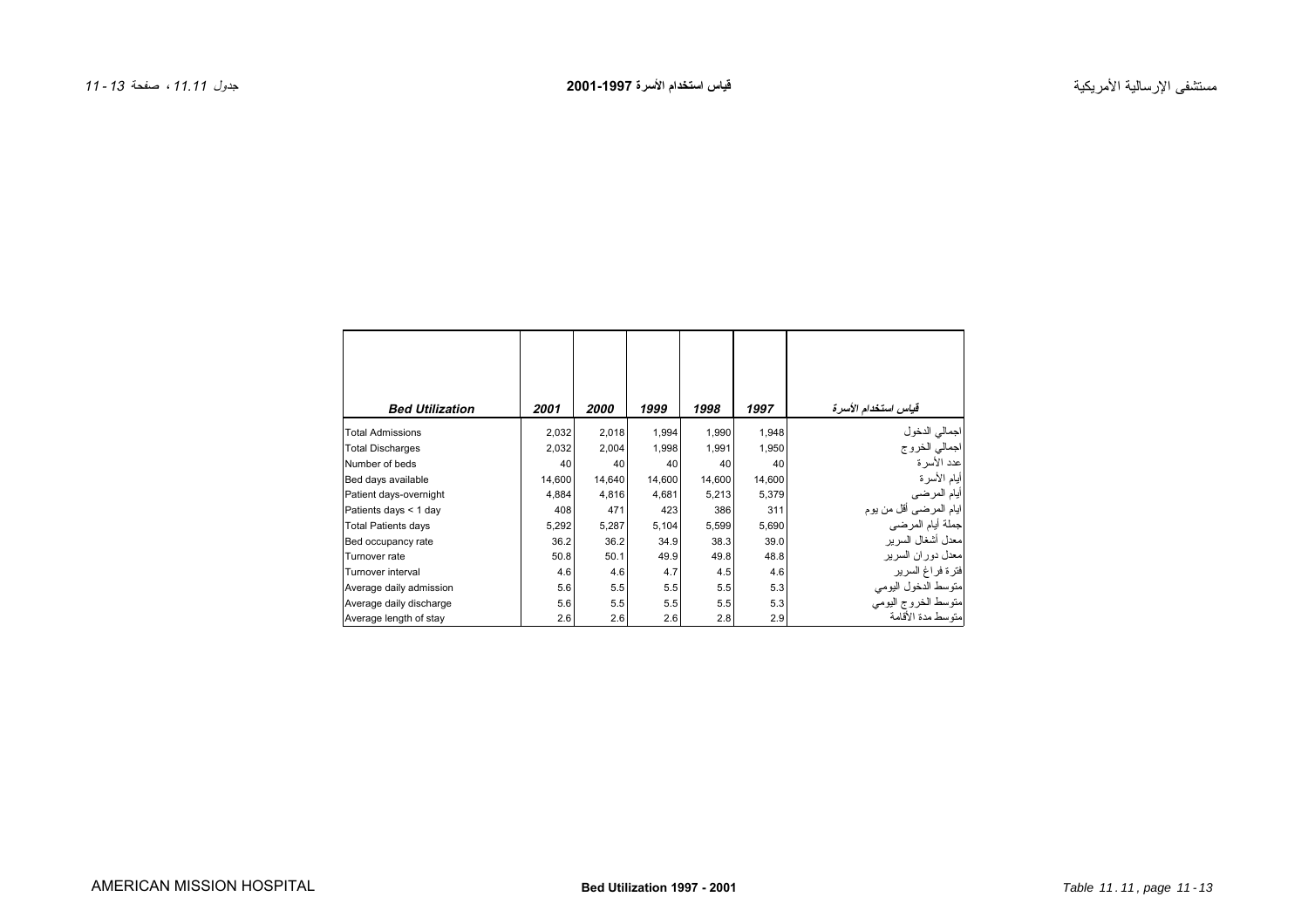<span id="page-2-0"></span>

| <b>Service</b>        | 2001 | 2000 | 1999 | 1998 | 1997 | الخدمة                                                     |
|-----------------------|------|------|------|------|------|------------------------------------------------------------|
|                       |      |      |      |      |      |                                                            |
| Private Ward (VIP)    |      |      | 3    | 3    | 3    | الجناح الخاص<br>الباطنية/الجراحة<br>أمر اض النساء والولادة |
| Medical/Surgical      | 21   | 21   | 21   | 21   | 21   |                                                            |
| Obstetrics/Gynecology | 16   | 16   | 16   | 16   | 16   |                                                            |
| Total                 | 40   | 40   | 40   | 40   | 40   | الحملة                                                     |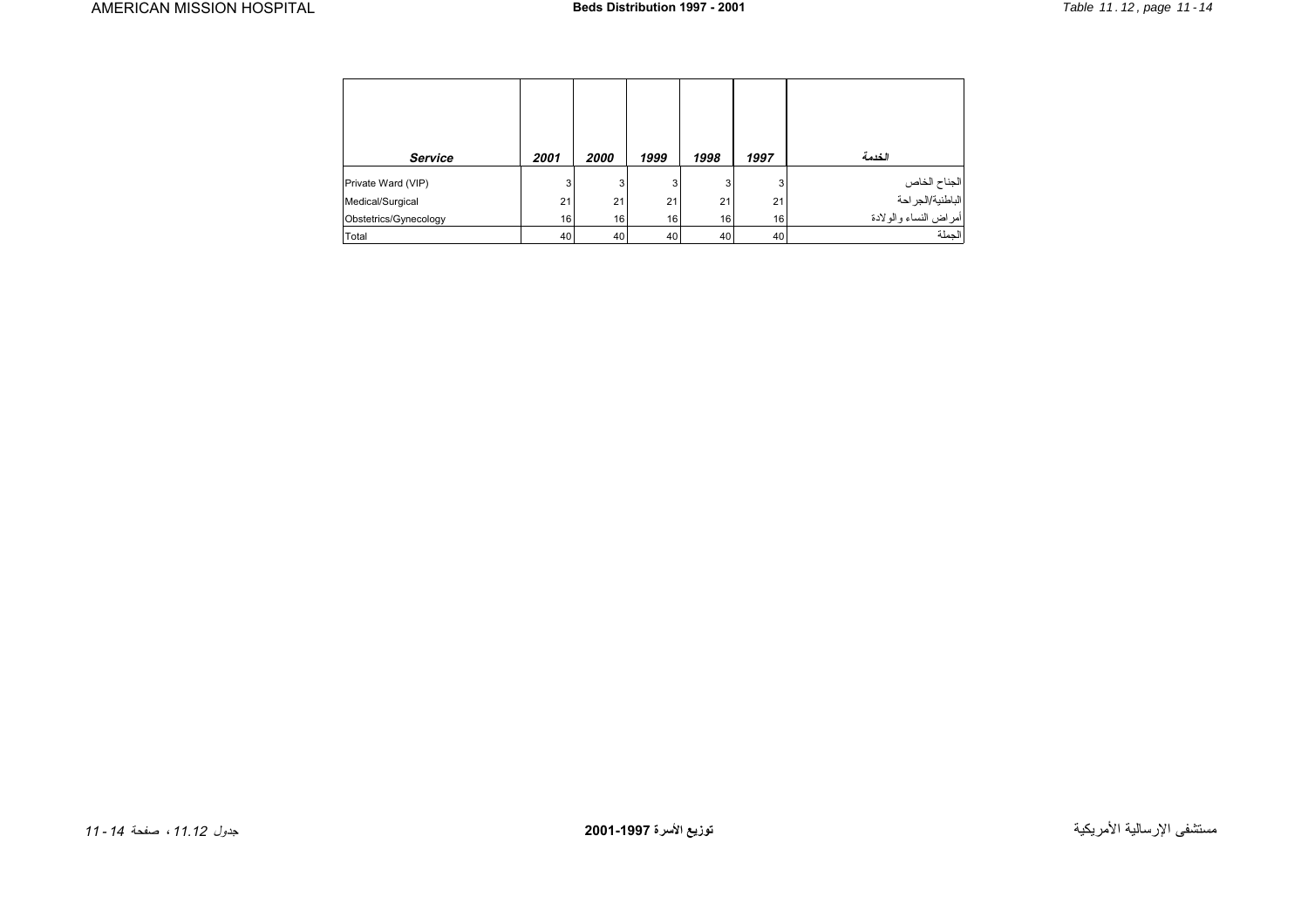<span id="page-3-0"></span>

|                       | <b>Total</b> |       | Dead الجملة |       | Alive الأموات | الأحياء |                       |
|-----------------------|--------------|-------|-------------|-------|---------------|---------|-----------------------|
|                       |              |       |             |       |               |         |                       |
|                       |              | العدد |             | العدد |               | العدد   |                       |
| <b>Department</b>     | %            | No.   | %           | No.   | %             | No.     | القسم                 |
| Medical               | 17.6         | 358   | 100.0       |       | 17.6          | 357     | الباطنية              |
| E.N.T                 | 11.2         | 227   |             |       | 11.2          | 227     | أنف وأذن وحنجرة       |
| Obstetrics/Gynecology | 36.2         | 735   |             |       | 36.2          | 735     | أمراض النساء والولادة |
| Surgery               | 19.2         | 390   |             |       | 19.2          | 390     | الجر احة              |
| Paediatric            | 15.7         | 319   |             |       | 15.7          | 319     | الأطفال               |
| Opthalmology          | 0.1          | 3     |             |       | 0.1           | 3       | العيون                |
| Total                 | 100          | 2,032 | 100         |       | 100           | 2.031   | الجملة                |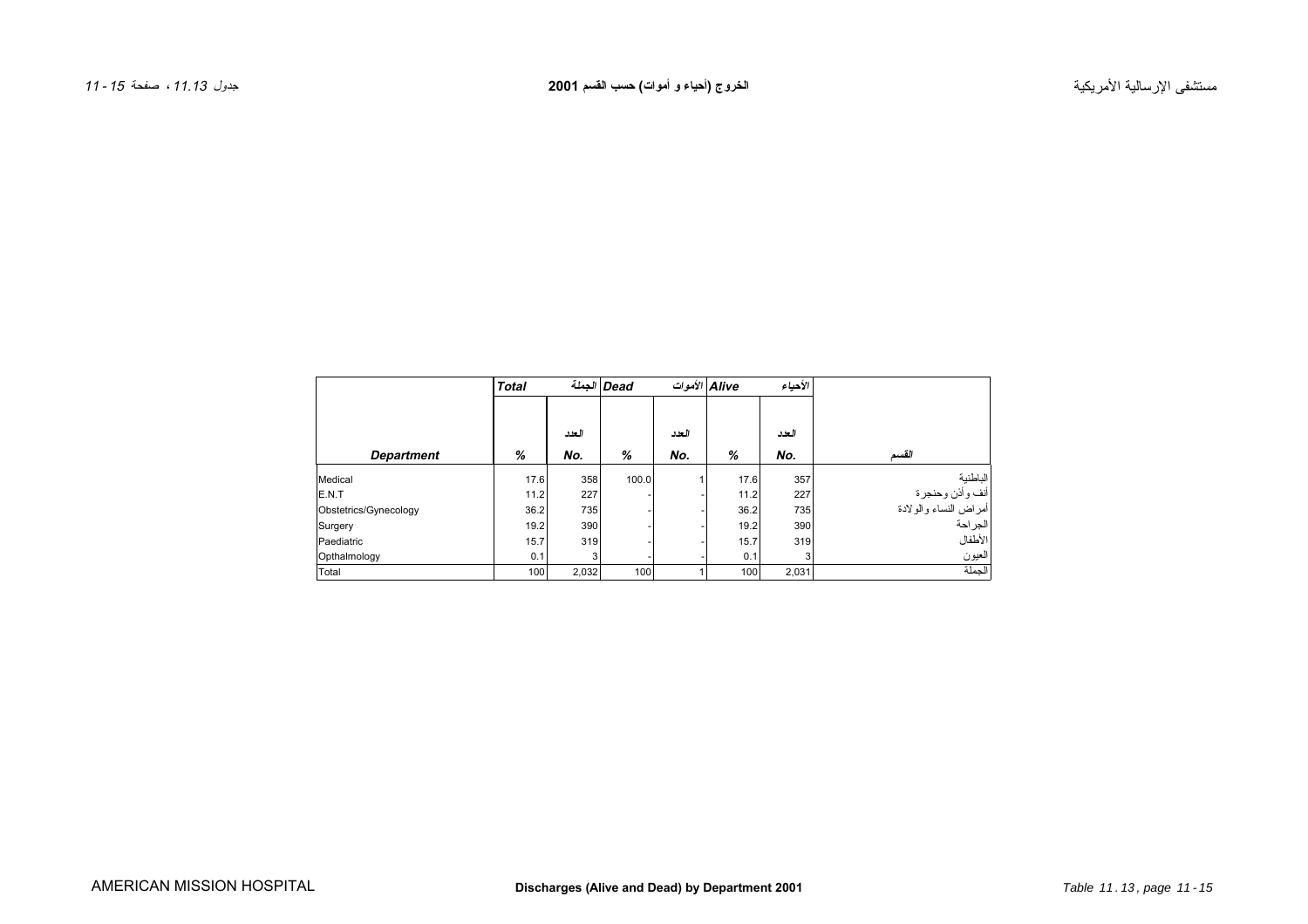<span id="page-4-0"></span>

| <b>Male</b>       |          |          |                   |          |          | Female أنكور<br>اثاث |                                   |          |           |          |          |              | الخروج       |                            |                  |
|-------------------|----------|----------|-------------------|----------|----------|----------------------|-----------------------------------|----------|-----------|----------|----------|--------------|--------------|----------------------------|------------------|
| <b>Age Groups</b> |          |          |                   |          |          |                      | Age Groups فَات السن<br>فنات السن |          |           |          |          |              | الرعاية      |                            |                  |
|                   |          |          |                   |          |          |                      |                                   |          |           |          |          | الإجمالي     | الاقامة      |                            | رمز              |
|                   |          |          |                   |          |          |                      |                                   |          |           |          |          | العام        | <b>DISCH</b> |                            | التصنيف          |
| الجملة            |          |          |                   |          |          | الجملة               |                                   |          |           |          |          | Grand        | <b>DOC</b>   | التشخيص الرئيسي            | ICD <sub>9</sub> |
| <b>Total</b>      | $65+$    |          | $45 - 64$ 15 - 44 | $1 - 14$ | $\leq$ 1 | <b>Total</b>         | $65+$                             | 45 - 64  | $15 - 44$ | $1 - 14$ | $\leq$ 1 | <b>Total</b> | <b>ALS</b>   | <b>Principal Diagnosis</b> | Code             |
| 686               | 38       | 112      | 286               | 208      | 42       | 1,346                | 41                                | 117      | 976       | 175      | 37       | 2,032        | <b>DISCH</b> | $\cdots$                   |                  |
| $\cdots$          | $\cdots$ | $\cdots$ | $\cdots$          | $\cdots$ | $\cdots$ | $\cdots$             | $\cdots$                          | $\cdots$ | $\cdots$  | $\cdots$ | $\cdots$ | $\cdots$     | DOC          | $\cdots$                   |                  |
| $\cdots$          | $\cdots$ | $\cdots$ | $\cdots$          | $\cdots$ | $\cdots$ | $\cdots$             | $\cdots$                          | $\cdots$ | $\cdots$  | $\cdots$ | $\cdots$ | $\cdots$     | <b>ALS</b>   | $\cdots$                   |                  |
| 686               | 38       | 112      | 286               | 208      | 42       | 1,346                | 41                                | 117      | 976       | 175      | 37       | 2,032        | <b>DISCH</b> | الحملة                     |                  |
| $\cdots$          | $\cdots$ | $\cdots$ | $\cdots$          | $\cdots$ | $\cdots$ | $\cdots$             | $\cdots$                          | $\cdots$ | $\cdots$  | $\cdots$ | $\cdots$ |              | <b>DOC</b>   | <b>Grand Total</b>         |                  |
| $\cdots$          | $\cdots$ | $\cdots$ | $\cdots$          | $\cdots$ | $\cdots$ | $\cdots$             | $\cdots$                          | $\cdots$ | $\cdots$  | $\cdots$ | $\cdots$ |              | <b>ALS</b>   |                            |                  |

*DOC : Days of Care (by number of discharges)*<br>ALS : Average Length of Stay

الخروج : المرضى المرخصين من المستشفى *Discharges :DISCH ALS : Average Length of Stay* الإقامة مدة متوسط : الإقامة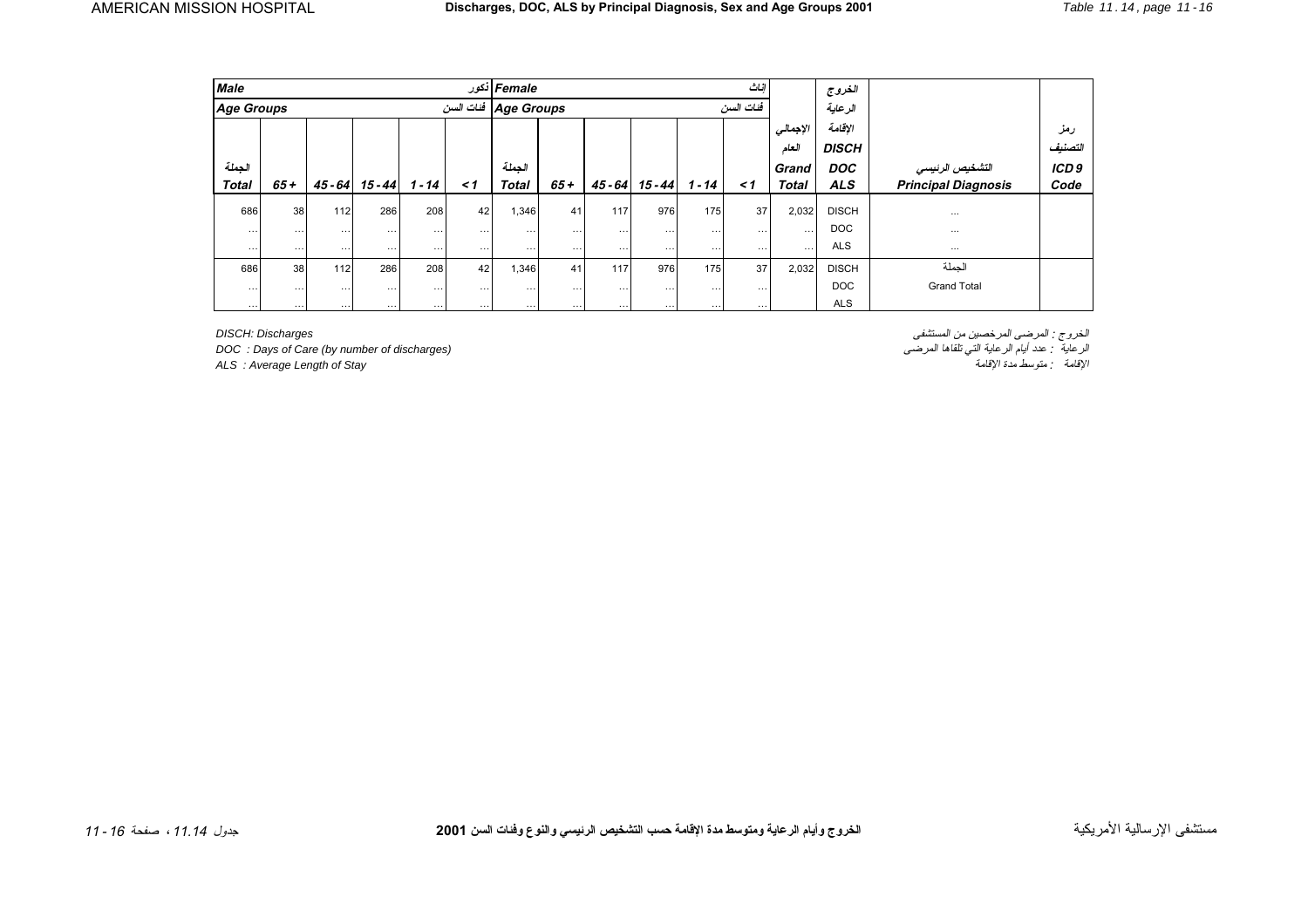<span id="page-5-0"></span>

|                         | <b>Total</b> |        |             |        | Non-Bahraini الجملة | Bahraini غیر بحرینی<br>بمرينى |              |        |             |                   |
|-------------------------|--------------|--------|-------------|--------|---------------------|-------------------------------|--------------|--------|-------------|-------------------|
|                         |              |        |             |        |                     |                               |              |        |             |                   |
|                         | الحملة       | أنشى   | نكر         | الجملة | أنشى                | نكر                           | الجملة       | أنشى   | نكر         |                   |
| <b>Department</b>       | Total        | Female | <b>Male</b> | Total  | Female              | <b>Male</b>                   | <b>Total</b> | Female | <b>Male</b> | القسم             |
| <b>General Practice</b> | 40,858       | 13,101 | 27,757      | 28,157 | 8,362               | 19,795                        | 12,701       | 4,739  | 7,962       | الطب العام        |
| Dental                  | 11,983       | 6,234  | 5,749       | 7,996  | 4,052               | 3,944                         | 3,987        | 2,182  | 1,805       | الأسنان           |
| Medical                 | 12,907       | 7,221  | 5,686       | 7,486  | 3,968               | 3,518                         | 5,421        | 3,253  | 2,168       | الأمر اض الباطنية |
| Gynecology              | 12,276       | 12,276 |             | 6,794  | 6,794               |                               | 5,482        | 5,482  |             | أمراض النساء      |
| Antenatal               | 10,548       | 10,548 |             | 5,842  | 5,842               |                               | 4,706        | 4,706  |             | الحو امل          |
| Paediatrics             | 27,506       | 15,247 | 12,259      | 17,956 | 9,517               | 8,439                         | 9,550        | 5,730  | 3,820       | أمراض الأطفال     |
| Surgical                | 4,172        | 2,335  | 1,837       | 2,420  | 1,283               | 1,137                         | 1,752        | 1,052  | 700         | الجر احة          |
| Orthopedics             | 7,309        | 4,089  | 3,220       | 4,239  | 2,247               | 1,992                         | 3,070        | 1,842  | 1,228       | العظام            |
| <b>E.N.T.</b>           | 8,734        | 4,886  | 3,848       | 5,066  | 2,685               | 2,381                         | 3,668        | 2,201  | 1,467       | أنف و أذن وحنجر ة |
| Dermatology             | 2,781        | 1,843  | 938         | 1,612  | 1,142               | 470                           | 1,169        | 701    | 468         | الأمراض الجلدية   |
| Opthalmology            |              |        |             |        |                     |                               |              |        |             | العيون            |
| Total                   | 139,074      | 77,780 | 61,294      | 87,568 | 45,892              | 41,676                        | 51,506       | 31,888 | 19,618      | الجملة            |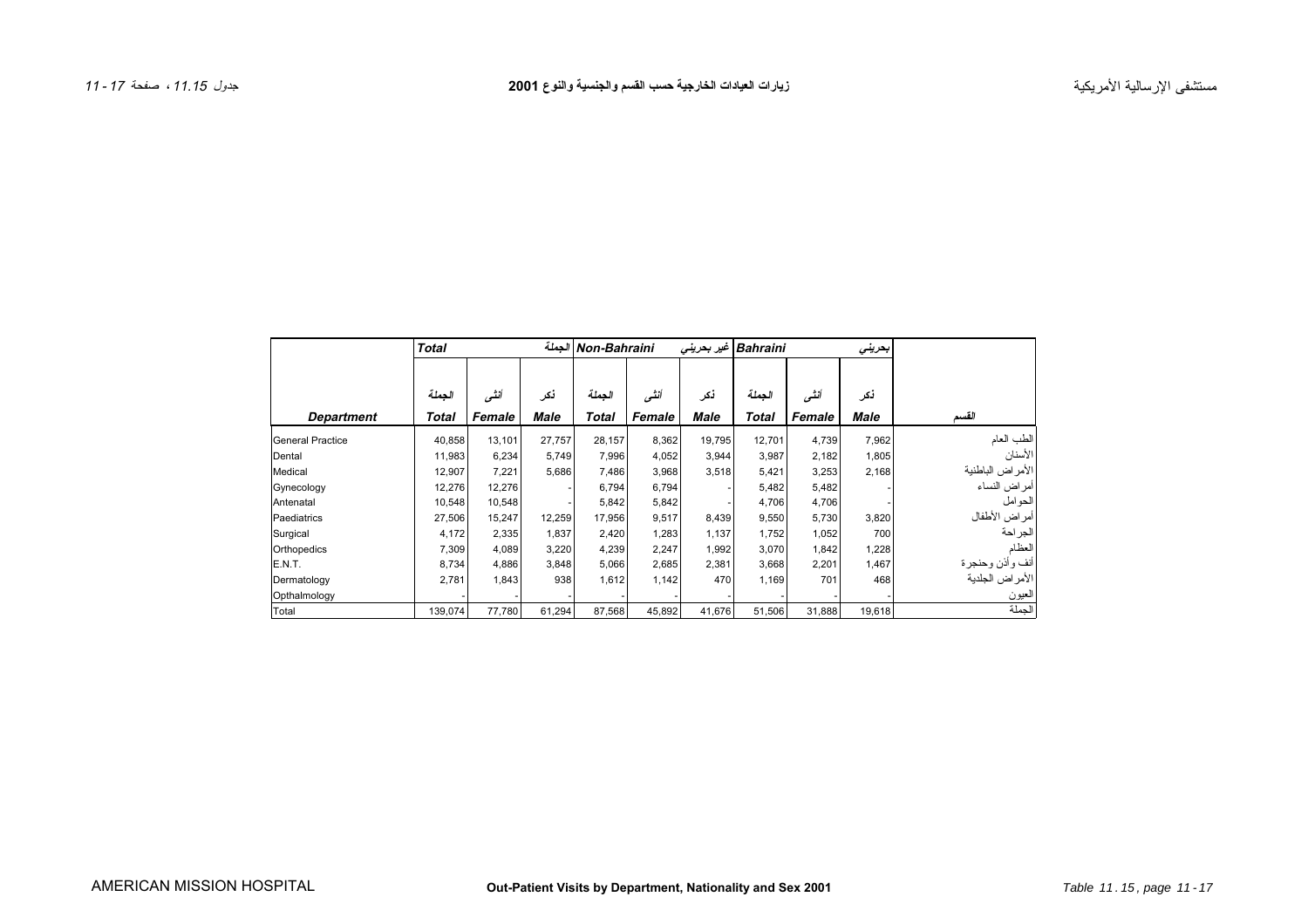<span id="page-6-0"></span>

|                                  | <b>Total</b> |        |             | Non-Bahraini الجملة |        |             | Bahraini غير بحريني |        | بحريني      |                        |
|----------------------------------|--------------|--------|-------------|---------------------|--------|-------------|---------------------|--------|-------------|------------------------|
|                                  |              |        |             |                     |        |             |                     |        |             |                        |
|                                  | الجملة       | أننسى  | نكر         | الجملة              | أننسى  | نكر         | الحملة              | أنشى   | نکر         |                        |
| Category                         | <b>Total</b> | Female | <b>Male</b> | <b>Total</b>        | Female | <b>Male</b> | <b>Total</b>        | Female | <b>Male</b> | الفنة                  |
| Physicians                       | 35           | 22     | 13          | 32                  | 19     | 13          |                     |        |             | الأطباء                |
| Dentists                         | 16           |        |             | 5                   |        | 3           | 11                  |        |             | أطباء الأسنان          |
| Pharmacists & Technicians        | 11           | 5      |             | 8                   |        | 6           |                     |        |             | الصيادلة والفنيون      |
| Nurses*                          | 78           | 75     |             | 70                  | 68     |             |                     |        |             | الممر ضات*             |
| Dental Hygienists & Technicians  |              |        |             |                     |        |             |                     |        |             | فنيو صحة الفم والأسنان |
| Lab. Technologists & Technicians | 17           |        |             | 12                  |        |             |                     |        |             | محللو مختبر وفنيون     |
| Radiographers & Technicians      | 6            | 6      |             | 6                   | ĥ      |             |                     |        |             | مصورو أشعة وفنيون      |
| Physiotherapists & Technicians   |              |        |             |                     |        |             |                     |        |             | فنيو علاج طبيعي        |

*\* Nurses: excludes practical nurses and other grades below staff nurse* الأقل الفئات أو العمليين الممرضين يشمل لا :الممرضات\*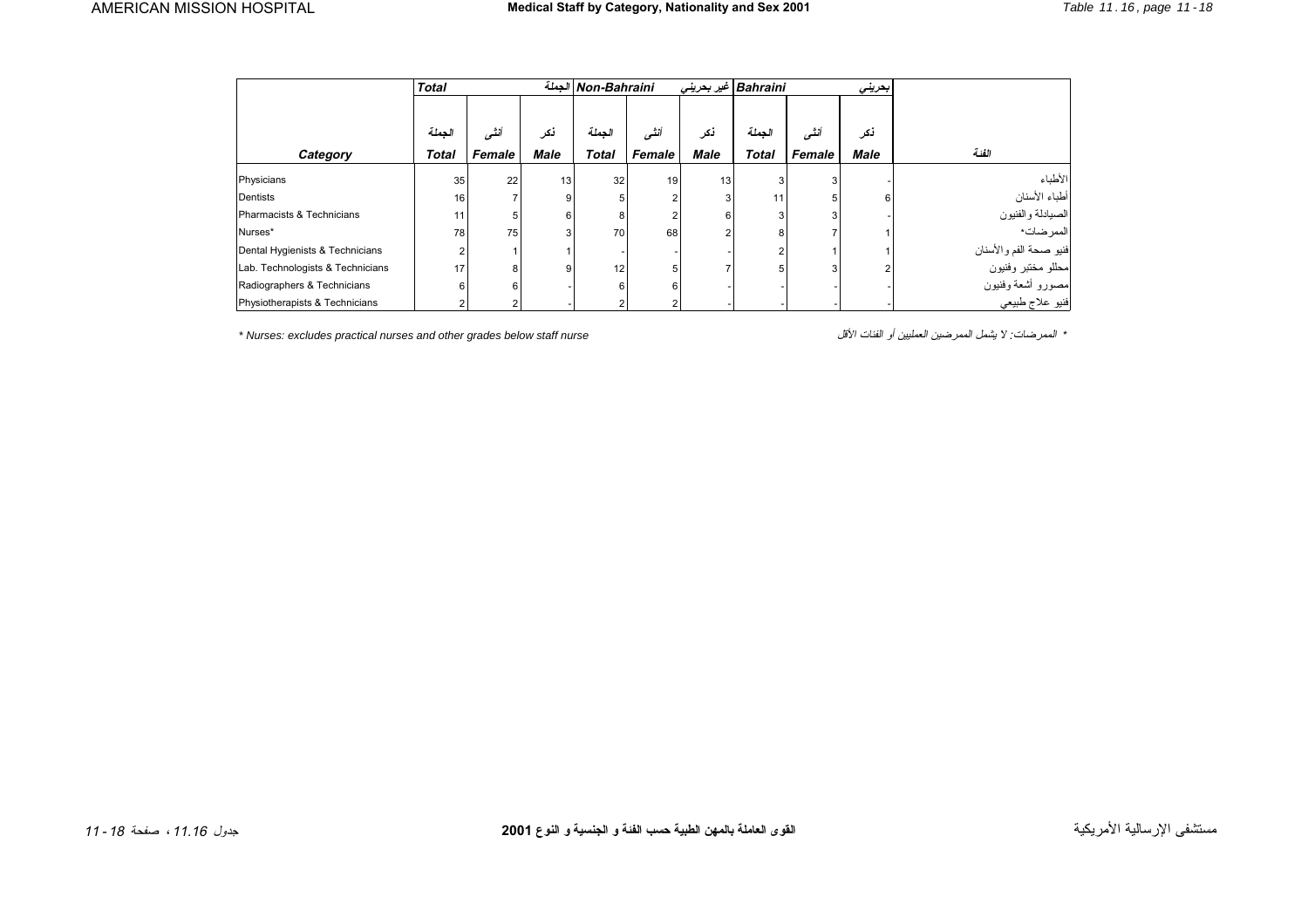<span id="page-7-0"></span>

|                           |               |                |                   | <b>Live Births</b>   |               |                      | المواليد الأحياء |                                          |
|---------------------------|---------------|----------------|-------------------|----------------------|---------------|----------------------|------------------|------------------------------------------|
| <b>Births</b>             | جملة          | المواليد       | جملة المواليد     | Premature            |               | Full Term أناقص      | مكتمل            | المواليد                                 |
|                           | المواليد      | العوتى         | الأحياء           | مشوه                 | سليم          | مشوه                 | سليم             |                                          |
| <b>Nationality / type</b> | <b>Total</b>  | <b>Still</b>   | <b>Total Live</b> | Congenital           | <b>Normal</b> | Congenital           | <b>Normal</b>    | الجنسية / طريقة التوليد                  |
| of delivery               | <b>Births</b> | <b>Births</b>  | <b>Births</b>     | <b>Abnormalities</b> |               | <b>Abnormalities</b> |                  |                                          |
| Bahraini                  |               |                |                   |                      |               |                      |                  |                                          |
| Normal Delivery           |               |                |                   |                      |               |                      |                  | بحريني<br>ولادة طبيعية                   |
| Vertex                    | 107           |                | 106               |                      | 7             | 3                    |                  | ر أسي 95                                 |
| Breech                    |               |                |                   |                      |               |                      |                  | مقعدة  _                                 |
| <b>Assisted Delivery</b>  |               |                |                   |                      |               |                      |                  | ولادة بالمساعدة                          |
| Vacuum                    | 20            |                | 20                |                      |               |                      |                  | شفط 19                                   |
| Forceps                   | 1             |                |                   |                      |               |                      |                  | جفت   1                                  |
| Caesarian section         | 44            |                | 44                |                      |               |                      |                  | فيصرية 43                                |
| <b>Total Bahraini</b>     | 172           |                | 171               | 1                    |               | 5                    | 158              | الجملة بحريني                            |
| Non-Bahraini              |               |                |                   |                      |               |                      |                  | <b>غير بحرين<i>ي</i></b><br>ولادة طبيعية |
| Normal Delivery           |               |                |                   |                      |               |                      |                  |                                          |
| Vertex                    | 96            |                | 96                |                      | 9             | 5                    |                  | ر أسي 82                                 |
| <b>Breech</b>             |               |                |                   |                      |               |                      |                  | مقعدة ۔                                  |
| <b>Assisted Delivery</b>  |               |                |                   |                      |               |                      |                  | و لادة بالمساعدة                         |
| Vacuum                    | 35            |                | 35                |                      |               | 4                    |                  | شفط 30                                   |
| Forceps                   | 3             |                | 3                 |                      |               |                      |                  | جفت S                                    |
| Caesarian section         | 55            |                | 55                | $\overline{2}$       | 6             | 3                    |                  | قيصرية 44                                |
| Total Non-Bahraini        | 189           |                | 189               | 2                    | 16            | 12                   | 159              | الجملة غير بحريني<br>الحملة              |
| Total                     | 361           | 1 <sup>1</sup> | 360               | 3                    | 23            | 17                   | 317              |                                          |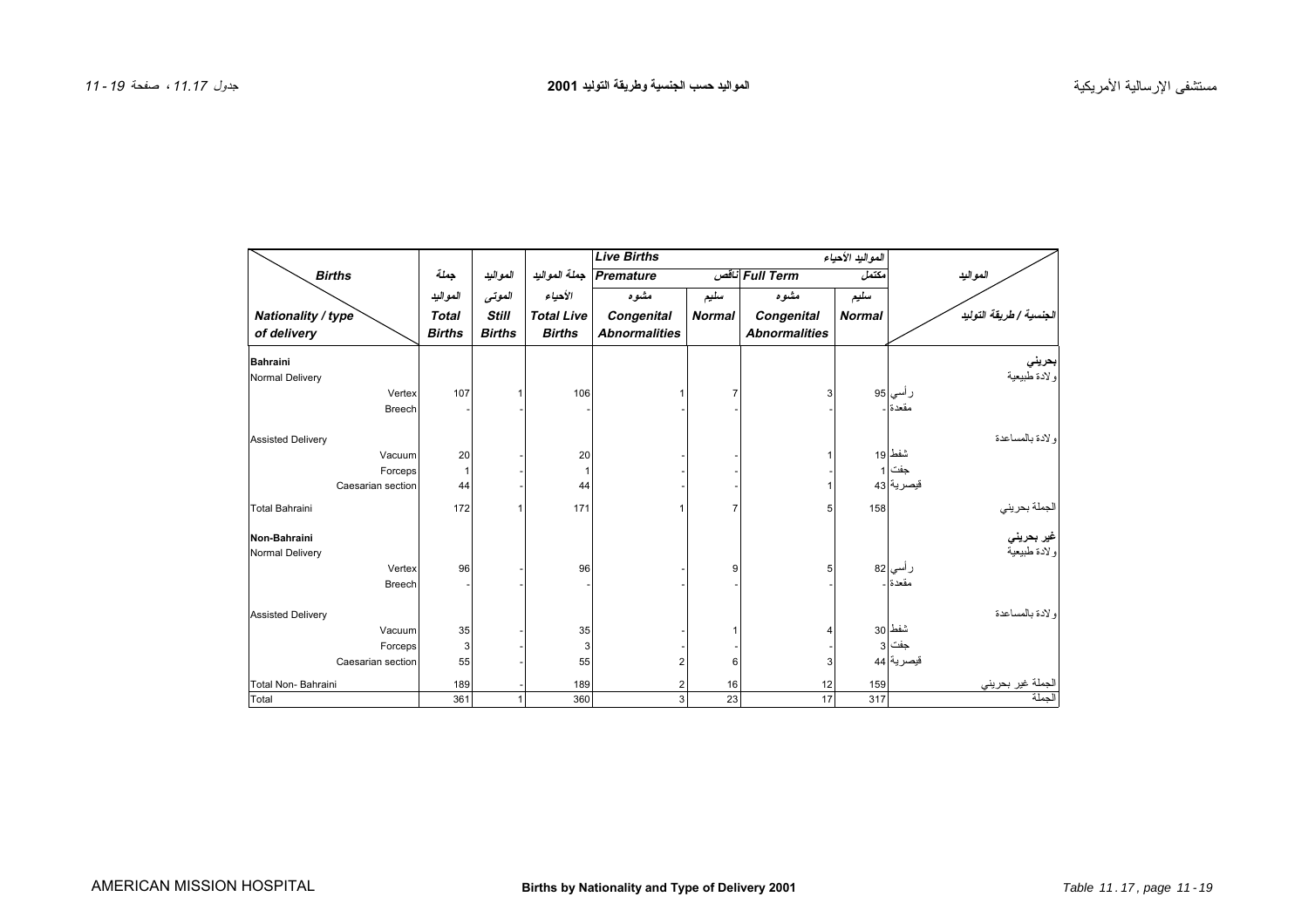<span id="page-8-0"></span>

|                        | <b>Procedure Type</b> |              | نوع الأجراء  |                       |
|------------------------|-----------------------|--------------|--------------|-----------------------|
|                        |                       |              |              |                       |
|                        | الجملة                | صغيرة        | كبيرة        |                       |
| <b>Department</b>      | <b>Total</b>          | <b>Minor</b> | <b>Major</b> | القسم                 |
| General Surgery        | 423                   | 356          | 67           | الجراحة العامة        |
| Orthopedics & Fracture | 52                    | 19           | 33           | العظام                |
| Urology                |                       |              |              | امراض المسالك البولية |
| <b>Plastic Surgery</b> | 30                    | 4            | 26           | أجراحة التجميل        |
| Paediatrics            | 944                   | 864          | 80           | أمراض الأطفال         |
| Ear, Nose & Throat     | 188                   | 20           | 168          | أنف وأذن وحنجرة       |
| Opthalmology           | 4                     |              | 3            | امراض العيون          |
| Gynecology             | 252                   | 220          | 32           | أمر اض النساء         |
| Obstetrics             | 98                    | 32           | 66           | الو لادة              |
| Dental                 | 34                    |              | 34           | الأسنان               |
| Endoscopies            | 692                   | 692          |              | المناظير              |
| Total                  | 2,717                 | 2,208        | 509          | الحملة                |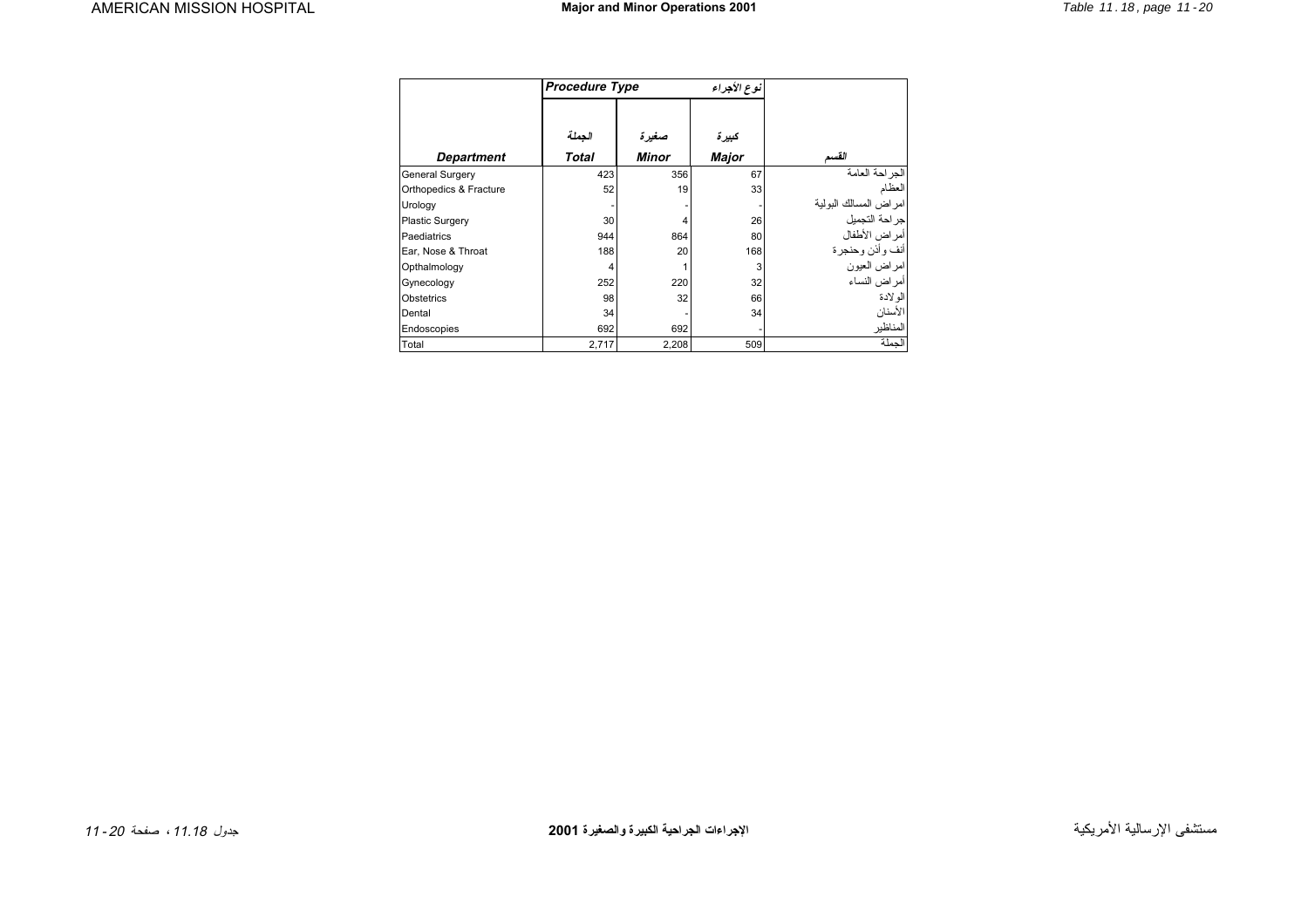<span id="page-9-0"></span>

|                                |        | الجملة       |        |              | 48 ساعة فأكثر |        |                  | أقل من 48 ساعة               |     |                  |                            | رمز              |
|--------------------------------|--------|--------------|--------|--------------|---------------|--------|------------------|------------------------------|-----|------------------|----------------------------|------------------|
|                                |        | <b>Total</b> |        | 48hrs & over |               |        | Less than 48 hrs |                              |     |                  |                            | التصنيف          |
|                                | الجملة | غير بحريني   | بعريني | الجملة       | غیر بحرینی    | بعرينى | الجملة           | بعرينى<br>غیر بح <i>رینی</i> |     | النوع            |                            | ICD <sub>9</sub> |
| <b>Cause of Death</b>          | Total  | Non-Bah      | Bah    | <b>Total</b> | Non-Bah       | Bah    | <b>Total</b>     | Non-Bah                      | Bah | Sex              | سبب الوفاة                 | Code             |
| Diseases of Circulatory System |        |              |        |              |               |        |                  |                              |     | اذكر<br>- Male   | أمراض الجهاز الدوري الدموي | 390-459          |
|                                |        |              |        |              |               |        |                  |                              |     | أنثى<br>- Female |                            |                  |
|                                |        |              |        |              |               |        |                  |                              |     | حملة<br>- Total  |                            |                  |
|                                |        |              |        |              |               |        |                  |                              |     | اذكر<br>- Male   |                            |                  |
| Total                          |        |              |        |              |               |        |                  |                              |     | أنثى<br>- Female | الجملة                     |                  |
|                                |        |              |        |              |               |        |                  |                              |     | جملة<br>- Total  |                            |                  |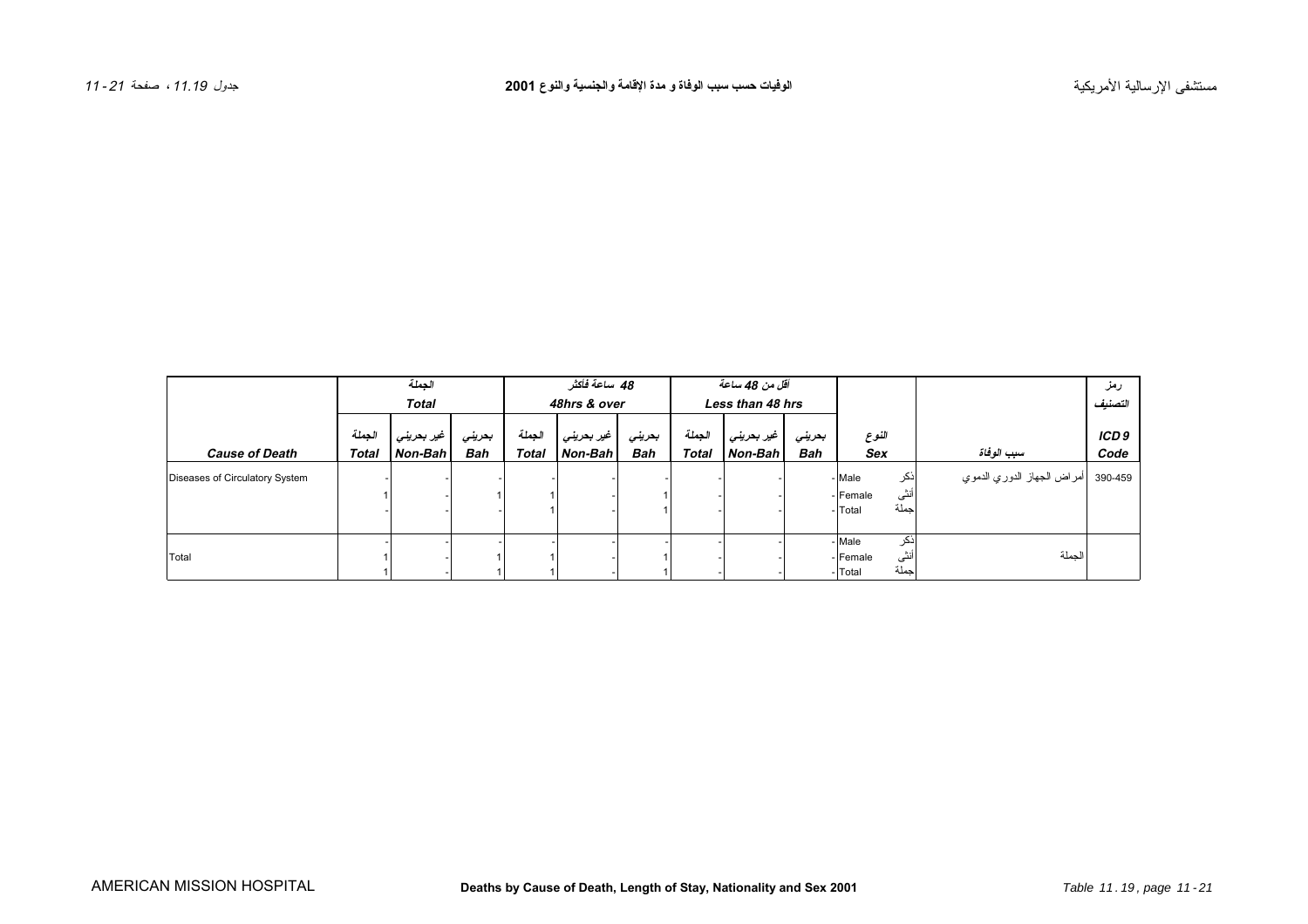<span id="page-10-0"></span>

|          | <b>Post operation days</b> |               |          |          | لأيام بعد العملية $ Pre\;$ operation days |          |          | الأيام قبل العملية |                         |                       |
|----------|----------------------------|---------------|----------|----------|-------------------------------------------|----------|----------|--------------------|-------------------------|-----------------------|
|          |                            |               |          |          |                                           |          |          |                    |                         |                       |
| عدالغروج | المتو سط                   | الوسيط        | أعلى     | النس     | المتو سط                                  | اوسيط    | أعلى     | ألنسى              |                         | القسد                 |
| Disch.   | Avg.L.S.                   | <b>Median</b> | Max.     | Min.     | Avg.L.S.                                  | Median   | Max.     | Min.               |                         | <b>Department</b>     |
| 358      | $\cdots$                   | $\cdots$      | $\cdots$ | $\cdots$ | $\cdots$                                  | $\cdots$ | $\cdots$ |                    | Medical                 | الباطنية              |
| 326      | $\cdots$                   | $\cdots$      | $\cdots$ | $\cdots$ | $\cdots$                                  | $\cdots$ | $\cdots$ |                    | Surgery                 | الجراحة               |
|          | $\cdots$                   | $\cdots$      | $\cdots$ | $\cdots$ | $\cdots$                                  | $\cdots$ | $\cdots$ |                    | Opthalmology            | العيون                |
| 227      | $\cdots$                   | $\cdots$      | $\cdots$ | $\cdots$ | $\cdots$                                  | $\cdots$ | $\cdots$ |                    | Ear, Nose & Throat      | الأنف والأذن والحنجرة |
|          | $\cdots$                   | $\cdots$      | $\cdots$ | $\cdots$ | $\cdots$                                  | $\cdots$ | $\cdots$ |                    | Dental                  | الأسنان               |
| 319      | $\cdots$                   | $\cdots$      | $\cdots$ | $\cdots$ | $\cdots$                                  | $\cdots$ | $\cdots$ |                    | Paediatrics             | أمراض الأطفال         |
| 35       | $\cdots$                   | $\cdots$      | $\cdots$ | $\cdots$ | $\cdots$                                  | $\cdots$ | $\cdots$ |                    | Orthopedics & Fracture  | بجراحة العظام والكسور |
| 24       | $\cdots$                   | $\cdots$      | $\cdots$ | $\cdots$ | $\cdots$                                  | $\cdots$ | $\cdots$ |                    | Plastic Surgery & Burns | براحة التجميل والحروق |
| 735      | $\cdots$                   | $\cdots$      | $\cdots$ | $\cdots$ | $\cdots$                                  | $\cdots$ | $\cdots$ | $\cdots$           | Obstetrics/Gynecology   | أمراض النساء والولادة |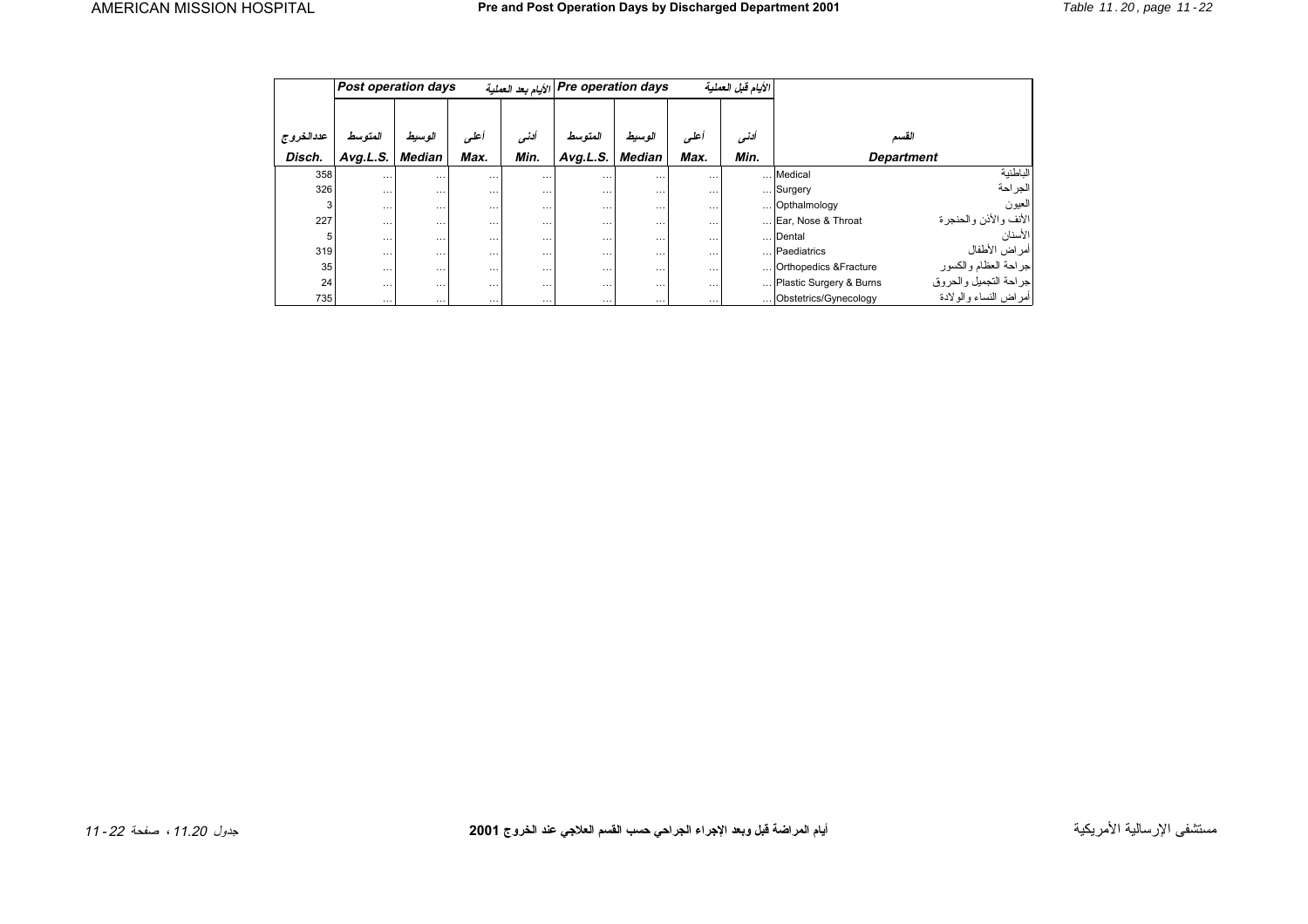<span id="page-11-0"></span>

|                          | <b>Total</b> |        |             | الجملة Non-Bahraini<br>Bahraini غیر بحرینی |        |             |              |        | بحريني      |                                |
|--------------------------|--------------|--------|-------------|--------------------------------------------|--------|-------------|--------------|--------|-------------|--------------------------------|
|                          |              |        |             |                                            |        |             |              |        |             |                                |
|                          | الجملة       | أنشى   | ئكر         | الحملة                                     | أنشى   | نكر         | الحملة       | أننسى  | نكر         |                                |
| <b>Type of Treatment</b> | <b>Total</b> | Female | <b>Male</b> | Total                                      | Female | <b>Male</b> | <b>Total</b> | Female | <b>Male</b> | نوع العلاج                     |
| General treatment        | 6,614        | 3,345  | 3,269       | 4,561                                      | 2,259  | 2,302       | 2,053        | 1,086  | 967         | العلاج العام                   |
| Gum treatment            | 2,207        | 1,070  | 1.137       | 1,471                                      | 728    | 743         | 736          | 342    | 394         | علاج اللثة                     |
| Nerve                    | 750          | 397    | 353         | 500                                        | 262    | 238         | 250          | 135    | 115         |                                |
| Surgical treatment       | 198          | 122    | 76          | 130                                        | 81     | 49          | 68           | 41     | 27          | علاج الأعصاب<br>العلاج الجراحي |
| Filling                  | 2,439        | 1,241  | 1.198       | 1,591                                      | 772    | 819         | 848          | 469    | 379         | الحشو                          |
| Extraction               | 695          | 346    | 349         | 399                                        | 188    | 211         | 296          | 158    | 138         | الخلع                          |
| Denture                  | 84           | 39     | 45          | 69                                         | 32     | 37          | 15           |        | 8           | التركيب                        |
| Other                    | 1,696        | 939    | 757         | 1,069                                      | 565    | 504         | 627          | 374    | 253         | أخرى                           |
| Total                    | 14.683       | 7,499  | 7,184       | 9,790                                      | 4,887  | 4,903       | 4,893        | 2,612  | 2,281       | الحملة                         |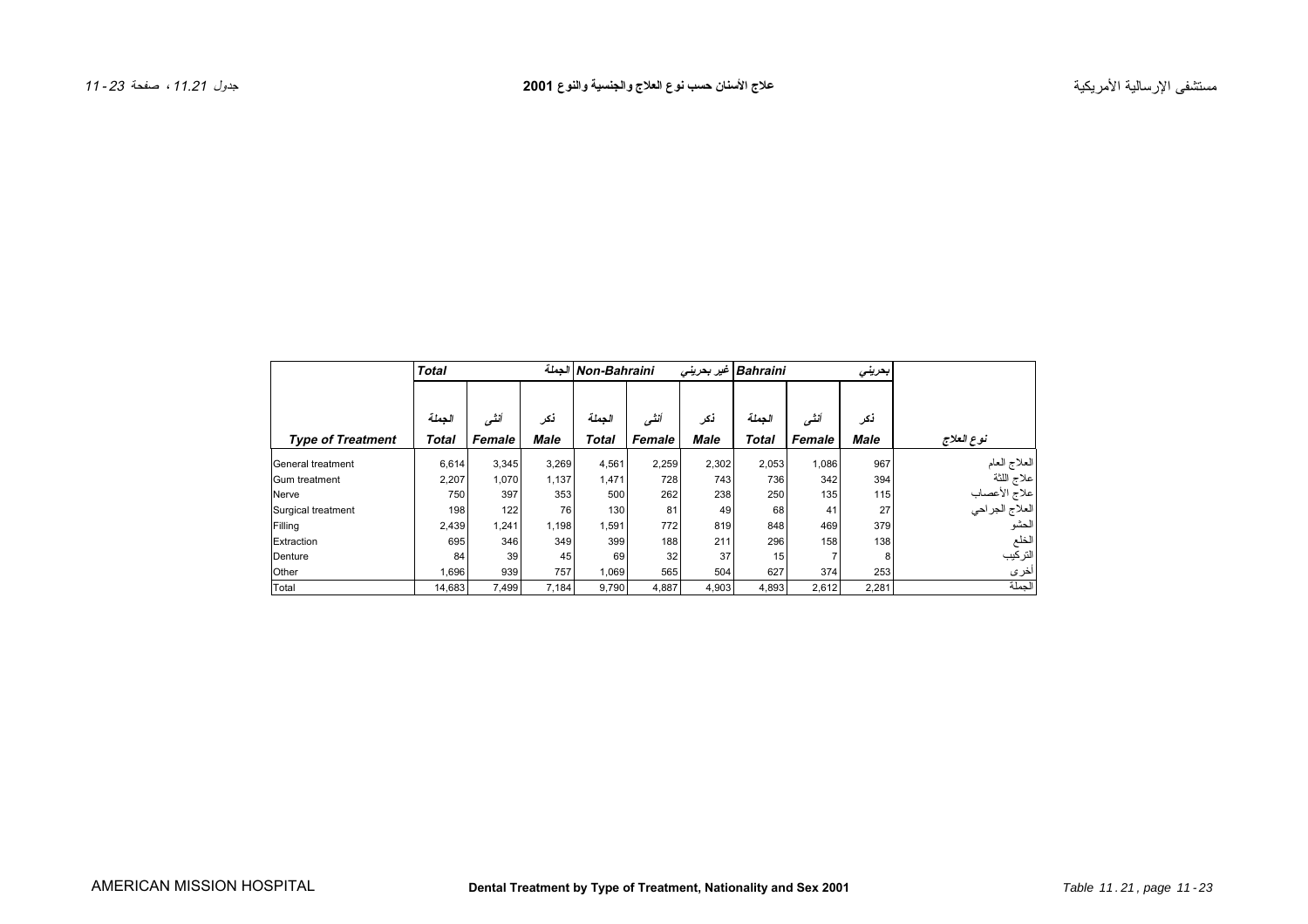<span id="page-12-0"></span>

|                        |                        | من سنتين الى خمس سنوات |                | من سنة الى سنتين              |                 | أقل من سنة   |            |                          |              |                        |                 |                                |                                   |  |
|------------------------|------------------------|------------------------|----------------|-------------------------------|-----------------|--------------|------------|--------------------------|--------------|------------------------|-----------------|--------------------------------|-----------------------------------|--|
| الجملة<br><b>Total</b> |                        | 2-5 years              |                | 1-2 years                     |                 | Below 1 year |            |                          |              |                        |                 |                                |                                   |  |
| الجملة                 | غير بحريني             | بحريني                 | الجملة         | غير بحريني                    | بعريني          | الجملة       | غير بحريني | بعريني                   | الجملة       | غير بحريني             | بحريني          | نوع التطعيم                    |                                   |  |
| <b>Total</b>           | Non<br><b>Bahraini</b> | <b>Bahraini</b>        | <b>Total</b>   | <b>Non</b><br><b>Bahraini</b> | <b>Bahraini</b> | <b>Total</b> | Non        | <b>Bahraini Bahraini</b> | <b>Total</b> | Non<br><b>Bahraini</b> | <b>Bahraini</b> | Type of vaccine                |                                   |  |
|                        |                        |                        |                |                               |                 |              |            |                          |              |                        |                 | Diphtheria, Tetanus, Pertussis | الخناق والكزاز والشاهوق           |  |
| 235                    | 166                    | 69                     |                |                               |                 |              |            |                          | 228          | 159                    | 69              | Dose 1                         | جرعة أوليي                        |  |
| 204                    | 152                    | 52                     |                |                               |                 | 12           |            |                          | 191          | 142                    | 49              | Dose 2                         | جر عة ثانية                       |  |
| 182                    | 137                    | 45                     |                |                               |                 | 30           | 22         | 8                        | 151          | 115                    | 36              | Dose 3                         | جرعة ثالثة                        |  |
| 227                    | 179                    | 48                     | 75             | 54                            | 21              | 152          | 125        | 27                       |              |                        |                 | Booster dose                   | جرعة منشطة                        |  |
|                        |                        |                        |                |                               |                 |              |            |                          |              |                        |                 | Poliomyelitis                  | شلل الأطفال                       |  |
| 235                    | 164                    | 71                     | 5              |                               |                 | 9            | я          |                          | 221          | 150                    | 71              | Dose 1                         | جرعة أولى                         |  |
| 203                    | 154                    | 49                     | $\overline{2}$ |                               |                 | 11           | 10         |                          | 190          | 143                    | 47              | Dose 2                         | جر عة ثانية                       |  |
| 193                    | 148                    | 45                     |                |                               |                 | 29           | 24         |                          | 163          | 123                    | 40              | Dose 3                         | جرعة ثالثة                        |  |
| 256                    | 196                    | 60                     | 95             | 69                            | 26              | 161          | 127        | 34                       |              |                        |                 | Booster dose                   | جرعة منشطة                        |  |
|                        |                        |                        |                |                               |                 |              |            |                          |              |                        |                 | <b>Hepatitis B</b>             | التهاب الكبد الوبائي- ب           |  |
| 254                    | 188                    | 66                     | 13             | 12                            |                 | 19           | 19         |                          | 222          | 157                    | 65              | Dose 1                         | جرعة أولىي                        |  |
| 211                    | 162                    | 49                     | 10             | 10                            |                 | 15           | 14         |                          | 186          | 138                    | 48              | Dose 2                         | جر عة ثانية                       |  |
| 233                    | 185                    | 48                     | 20             | 19                            |                 | 44           | 33         | 11                       | 169          | 133                    | 36              | Dose 3                         | جر عة ثالثة                       |  |
| 356                    | 306                    | 50                     | 190            | 167                           | 23              | 166          | 139        | 27                       |              |                        |                 | - Mumps, Measles, Rubella      | الحصبة والحصبة الألمانية وأبو كعب |  |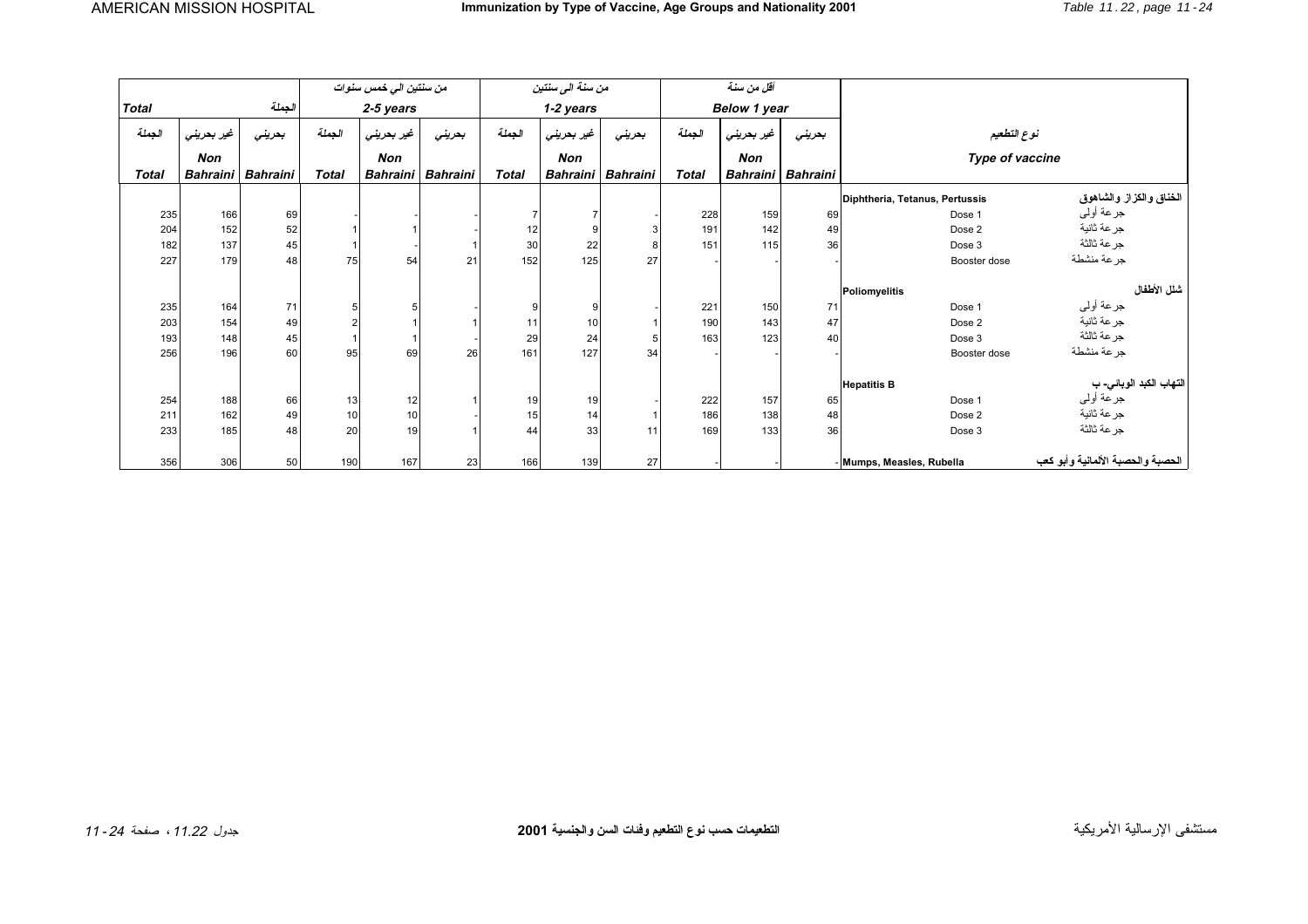<span id="page-13-0"></span>

| <b>Type of Test</b>         | 2001    | <i><b>2000</b></i> | 1999    | 1998    | 1997    | نوع الفحص                                    |
|-----------------------------|---------|--------------------|---------|---------|---------|----------------------------------------------|
| Clinical chemistry of blood | 130,008 | 128,804            | 126,963 | 97,826  | 65,548  | فحص الدم االكيميائي<br>الفحو صات الميكر وبية |
| Microbiology                | 15.100  | 13.799             | 12,563  | 11,681  | 10,266  |                                              |
| Serology & immunology       | 4.989   | 5,738              | 5,899   | 3,137   | 3.278   | فحو صات الأمصال                              |
| Mycology & parasitology     | 11,843  | 11,331             | 9,385   | 10.174  | 10.334  | فحوصات الطفيليات                             |
| Hematology                  | 22.319  | 20.748             | 20.412  | 23,377  | 21.987  | تحاليل الدم                                  |
| Other laboratory tests      | 3.667   | 4,462              | 3.753   | 3.789   | 3.836   | فحو صنات أخز ي                               |
| Total                       | 187,926 | 184,882            | 178.975 | 149.984 | 115,249 | الحملة                                       |